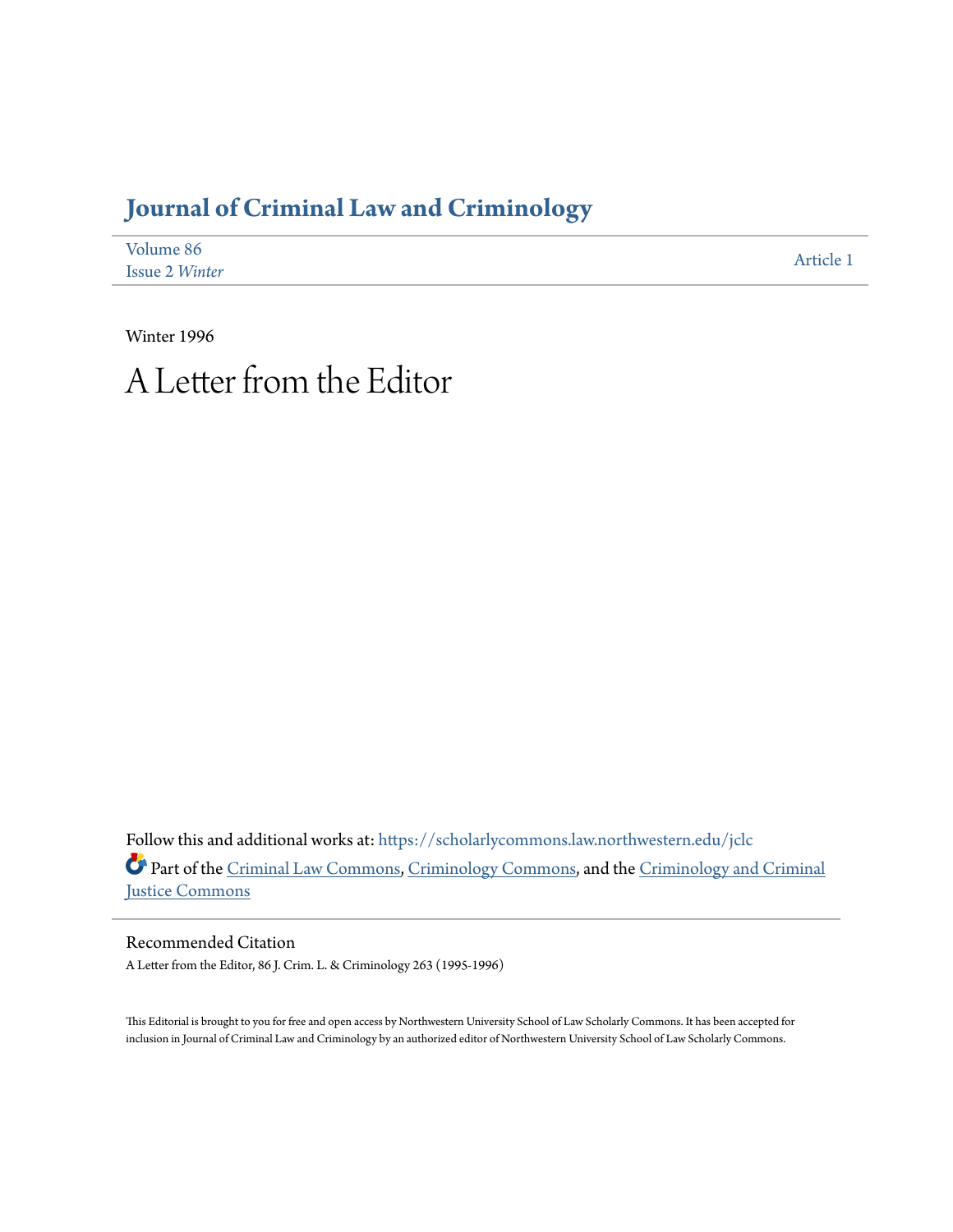## **A LETTER FROM THE EDITOR**

TRANSITIONS AND TRANSFORMATIONS

This issue of the *Journal of Criminal Law and Ciminology* marks an editorial transition and provides a valuable opportunity to reappraise the purposes and priorities of the *Journal* The *Journal of Criminal Law and Criminology* has occupied a central place in the history of American criminology. The *Journal* and the American Institute for Criminal Law and Criminology were products of a 1909 "National Conference on Criminology and Criminal Law" held in celebration of the fiftieth anniversary of the Northwestern University School of Law. The Conference elected John Wigmore as its first President and called for the creation of the *Journal*, with the avowed purpose of articulating and promoting an ambitious criminal justice reform agenda associated with the Progressive Era that dominated the first third of the century.

The *Journal* energetically advanced the Progressive agenda. Its first issue promised to provide a forum for joining the contributions of lawyers and legal scholars, social scientists, and the helping professions. In the spirit of American pragmatism, the *Journal* vowed to overcome disciplinary divisions that otherwise threatened to separate students of crime. This interdisciplinary mandate remains a defining and unique feature of the *Journal* that has endured throughout its near century long history.

The purposes of American pragmatism and progressivism were advanced along several paths. The first path sought a new spirit of research and investigation in criminal justice by translating, excerpting, and reviewing contributions of European criminology. A second path advocated reform legislation and mandated the collection of statistics on all aspects of the criminal justice system. The third path reflected the remarkable awakening of interests in the scientific study of crime and penal methods in the United States and offered reports and reviews of resulting research findings. A fourth path incorporated reports of new legislation and leading court decisions from across the country.

Throughout its history, the *Journal* has balanced urgency and advocacy with investigation and reflection. Innovations in juvenile courts, indeterminate sentencing, and probation and parole were alternately documented and dissected, parsed and promoted. The atti-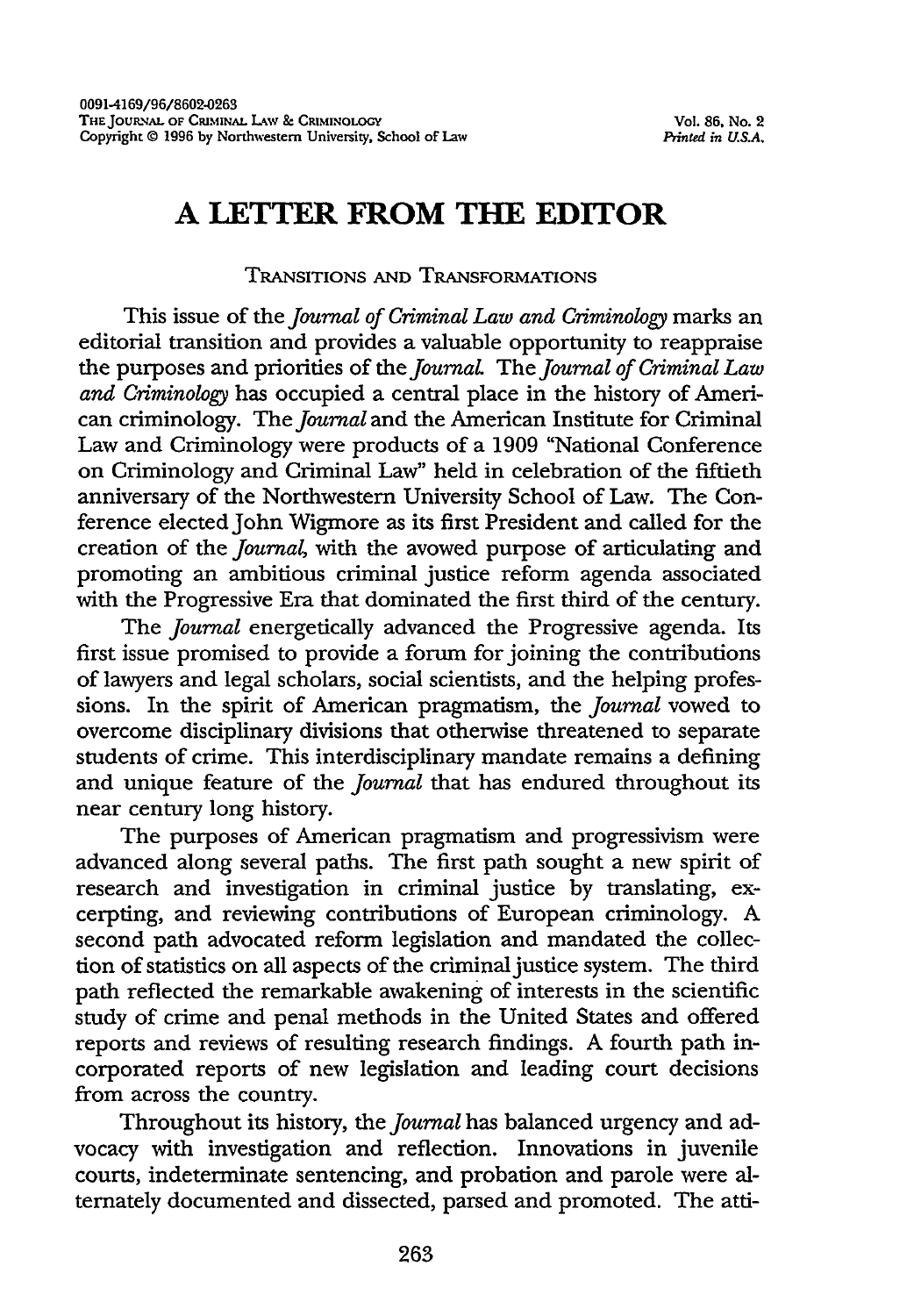tude was avowedly reformist, but also informed by a diversity of views that reflected the full variety of its professional audiences. Featured articles represented all sides of an emerging alliance that included legal scholars such as John Wigmore, European criminologists like Germany's Hans Von Hentig, and reformist administrators such as Berkeley Police Chief August Volmer.

One way the *Journal* operated to build the confidence of a potentially obstructionist legal profession was by encouraging critical analysis of reforms once in operation. For example, the *Journal* reprinted in full the 300 page report of a prestigious commission appointed in 1927 to conduct a complete review of the then decade-old indeterminate sentence system in Illinois. Its composition marked precisely the kind of knowledge alliance the *Journal* liked to build, including Dean Albert J. Harno of the University of Illinois Law School, Judge Andrew A. Bruce of the Chicago Bench and Northwestern University School of Law, and Ernest W. Burgess of the University of Chicago Department of Sociology.

Today, the reformist images of the progressive and pragmatic beginnings of this century seem a distant past. We approach the close of the century in the throes of transformative forces that seem no less sweeping than those that began the century, although they of course are quite explicitly different in intent. To name but a few of the unfolding transformations: we are seeing the reversal of a two century trend toward reformative goals in punishment and indeterminacy on penal administration; experiencing an unprecedented rise in our prison populations; and witnessing the criminal justice system emerge as a recurrent flash point in local and national politics.

Yet this transformation by necessity emerges within the framework of a progressively reformist past. The contemporary turn to the more punitive unfolds, for example, within specialized offender prisons, community correctional programs of probation and parole, and juvenile courts that are the institutional residues of Progressive reform efforts. These institutions are being reformulated to take on the purposes of the present. Where could it be more appropriate to apprehend and appraise these transformative turns than in the pages of the *Journal of Criminal Law and Criminology?*

The *Journal* offers a unique backdrop to a foreground of change. It represents a tradition of interdisciplinary analysis and assessment that is unique in the study of crime. The stakes are starker than in the early years of this century, but the traditions of disciplinary diversity and disciplined debate endure. Our goals are to build on these traditions by provoking and publishing the very best scholarship we can find on crime and criminal law. We expect that this scholarship will